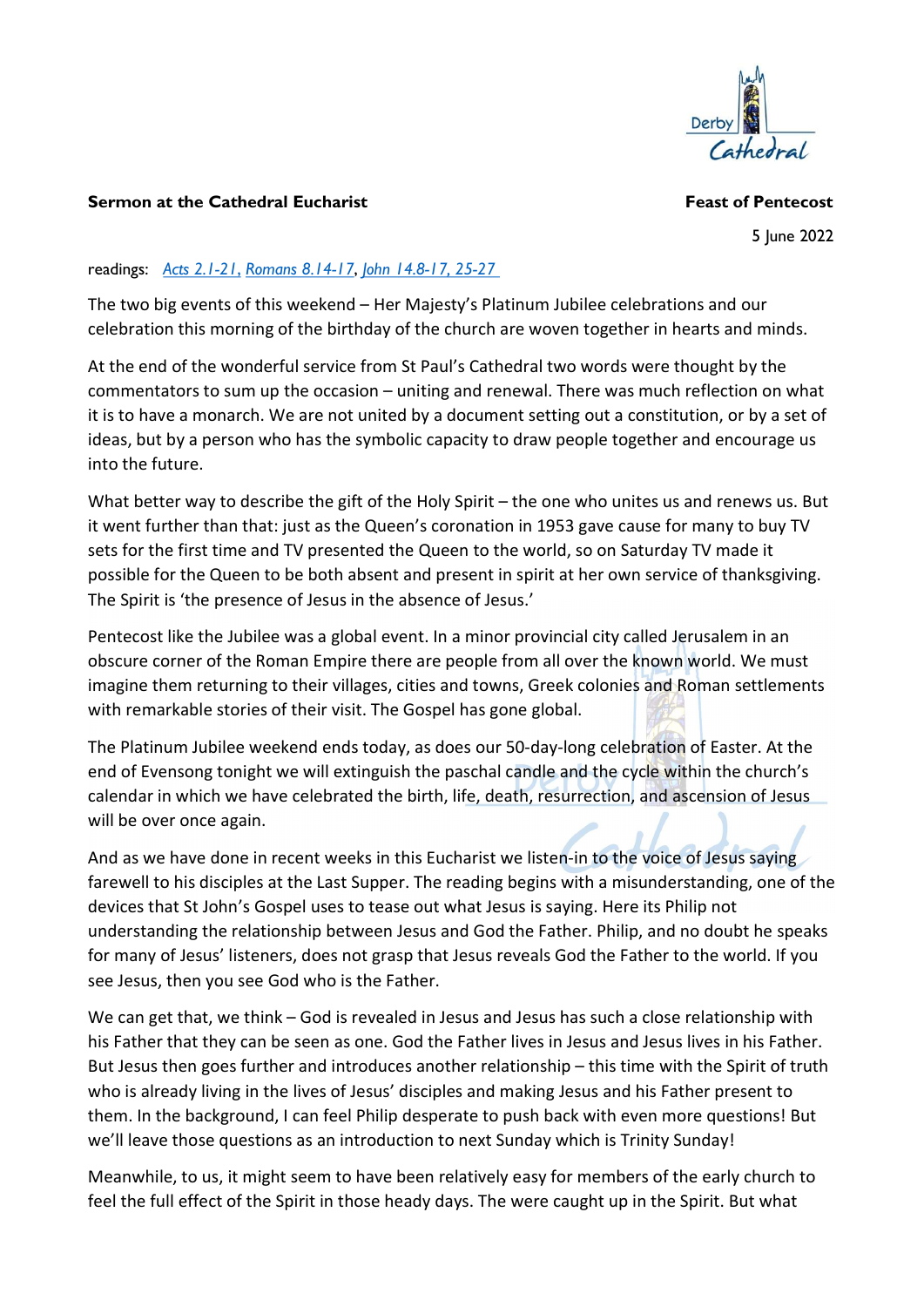might it mean for us today? How do we access this experience of being immersed in the life of the Spirit?

William Temple, the archbishop of Canterbury who died in 1944, struggled with the same question and he said this:

It's no good giving me a play like Hamlet or King Lear and telling me to write a play like that. Shakespeare could do it; I can't. And it is no good showing me a life like the life of Jesus and telling me to live a life like that. Jesus could do it; I can't. But if the genius of Shakespeare could come and live in me, then I could write plays like his. And if the Spirit of Jesus could come and live in me, then I could live a life like his.

The purpose of God's work in our lives is to enable us to be more like Christ and God's way of doing this is to fill us with the Spirit.

Notice the word for the Spirit in St John's Gospel – it's the Greek word 'paraclete' and it means 'called to be alongside', 'pleading the cause for another' and that is why the translation we use on Sundays gives us the word 'advocate'. The Holy Spirit is the one who draws alongside us, a counsellor, a wise friend giving advice. But that is not the only possible translation. The word can also mean 'animator' or 'encourager' and older English bible versions have the word 'Comforter' to capture this. God the Spirit is 'the Comforter'.

You may remember that the word 'comforter' in old English means to strengthen, but we have lost some of its dynamic in the way that we speak today. The Bayeux Tapestry from the 11th century tells the story of the Norman conquest of Britain. At one point King Harold is shown on his horse with his spear, almost prodding the rear end of one of his soldier's horses, and the text below says: 'King Harold comforteth his troops'!

I am not for a moment saying that the Spirit's methods are coercive, but the Spirit's role is to animate the presence of the risen and ascended Jesus in our hearts, helping us to be open to what God says to us, and giving us courage. God doesn't wrap us up in cotton wool but expects us to be alive, full of God's Spirit, serving God's purpose in all the world, full of God's energy.

The old English word lives on in the Collect for Pentecost. It's the gift of God's 'holy comfort' that we receive.

'Holy comfort' indicates a direction to the Spirit's work, an impetus, a prodding, an encouraging of our response to the risen and ascended Jesus' presence our lives in a certain direction – that direction is towards a new understanding of love for this divided and fragmented world – a world in which God's Spirit is at work uniting and renewing.

Pentecost is about transformed lives. God did not replace his inadequate disciples who betrayed him at his crucifixion, who were fearful of the future and doubted the truth of his resurrection, and could not get their heads around the Ascension. God did not go out to find a group of people who had greater understanding, better social etiquette, or higher IQs. God did not trade up the quality of the raw material. God enters into fulfilling his purpose for the world in and through the human beings that he loves. God's ultimate project is about transforming the human heart through the forgiveness of sins, overcoming our fearfulness, helping us to be the people we truly are, and offering the possibility of a new relationship with him. On Pentecost this project goes global. And the Holy Spirit is God's agent for his purpose of global transformation.